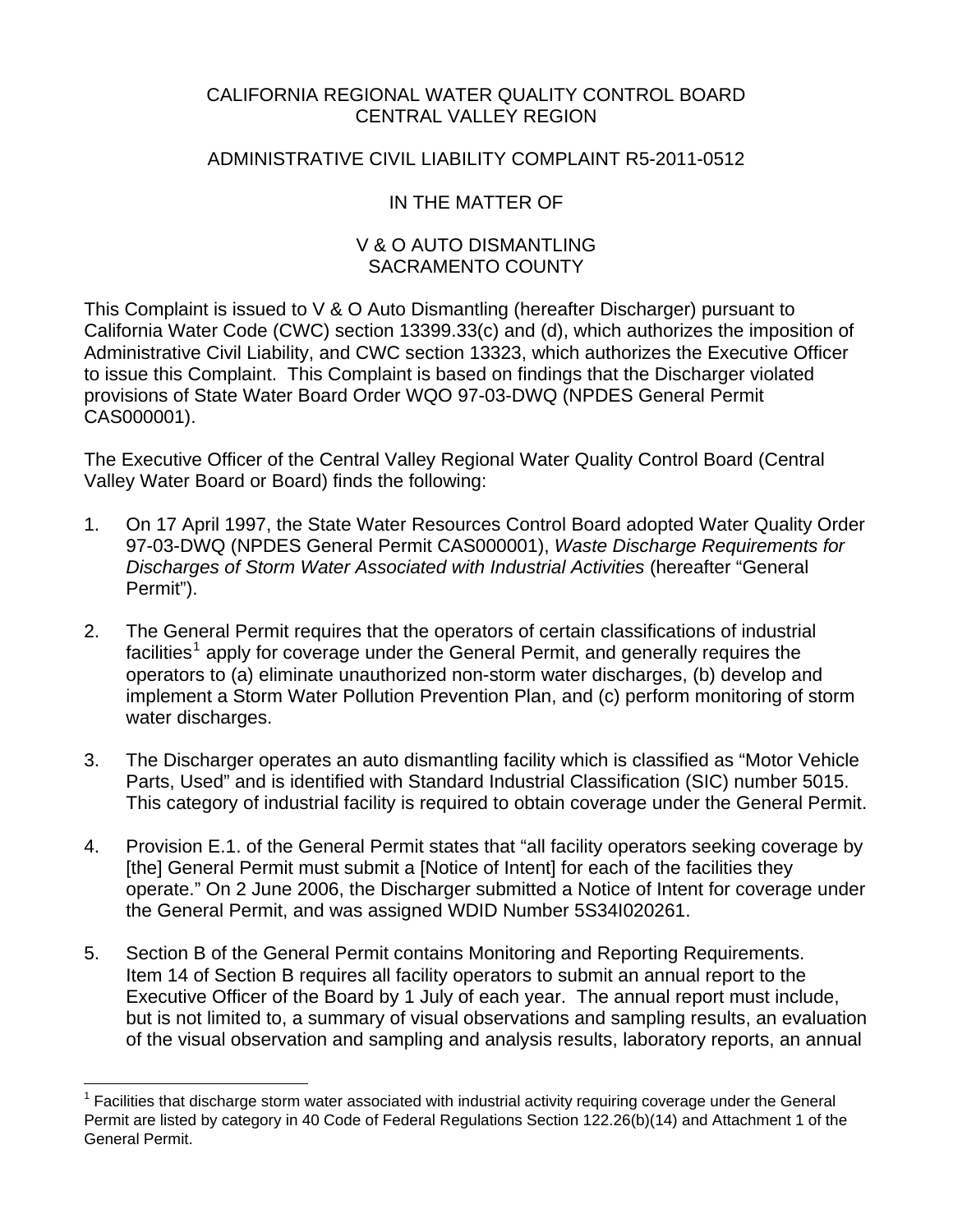comprehensive site compliance evaluation report, and if necessary, an explanation of why a facility did not implement any activities required by the General Permit.

- 6. The Discharger failed to submit its 2008/2009 annual report by the 1 July 2009 deadline. The Discharger also failed to submit its 2009/2010 annual report by the 1 July 2010 deadline.
- 7. On 23 July 2009, the Executive Officer issued a Notice of Noncompliance to the Discharger by mail. The Notice informed the Discharger that the Executive Officer had not received the Discharger's 2008/2009 annual report by 1 July as required by the General Permit, and described the penalties for the Discharger's noncompliance.
- 8. On 3 September 2009, the Executive Officer issued the Discharger a second Notice of Noncompliance by certified mail, return receipt requested. The Second Notice again described the Discharger's failure to timely submit the 2008/2009 annual report as required by the General Permit, and described the penalties for the Discharger's noncompliance. Board staff received the return receipt for the Second Notice, which indicated that the Discharger received the Notice.
- 9. On 19 August 2010, the Executive Officer issued the Discharger a Notice of Noncompliance by certified mail, return receipt requested, for failure to submit the 2009/2010 annual report. The Notice informed the Discharger that the Executive Officer had not received the Discharger's 2009/2010 annual report by 1 July 2010 as required by the General Permit, and described the penalties for the Discharger's noncompliance. Board staff received the return receipt for the Notice, which indicated that the Discharger received the Notice.
- 10. On 30 September 2010, the Executive Officer issued the Discharger a second Notice of Noncompliance by certified mail, return receipt requested. The Second Notice again described the Discharger's failure to timely submit the 2009/2010 annual report as required by the General Permit, and described the penalties for the Discharger's noncompliance. Board staff received the return receipt for the Second Notice on 30 September 2010.
- 11. In addition to the notices described above, Board staff has repeatedly contacted or tried to contact the Discharger and/or the Discharger's representative. Phone messages were left for the Discharger on 22 July 2010 and 9 August 2010. A site inspection was performed at the facility on 12 August 2010 to confirm that the Discharger was still in business. The door was locked at the time of the inspection with no one present on site. On 21 September 2010, staff spoke with the Discharger over the phone and sent electronic copies of the annual report forms that day. The Discharger stated he would fill out the forms and return them. The Discharger also stated that a fire had occurred next door and that they had not been operating. On 9 November 2010, Board staff performed another inspection. Staff confirmed that a fire occurred on 10 March 2010 next door to the facility. The Discharger stated the annual reports had been burned by the fire and were not available during the inspection. However, the Discharger stated that the annual reports were in electronic format and they would be submitted shortly.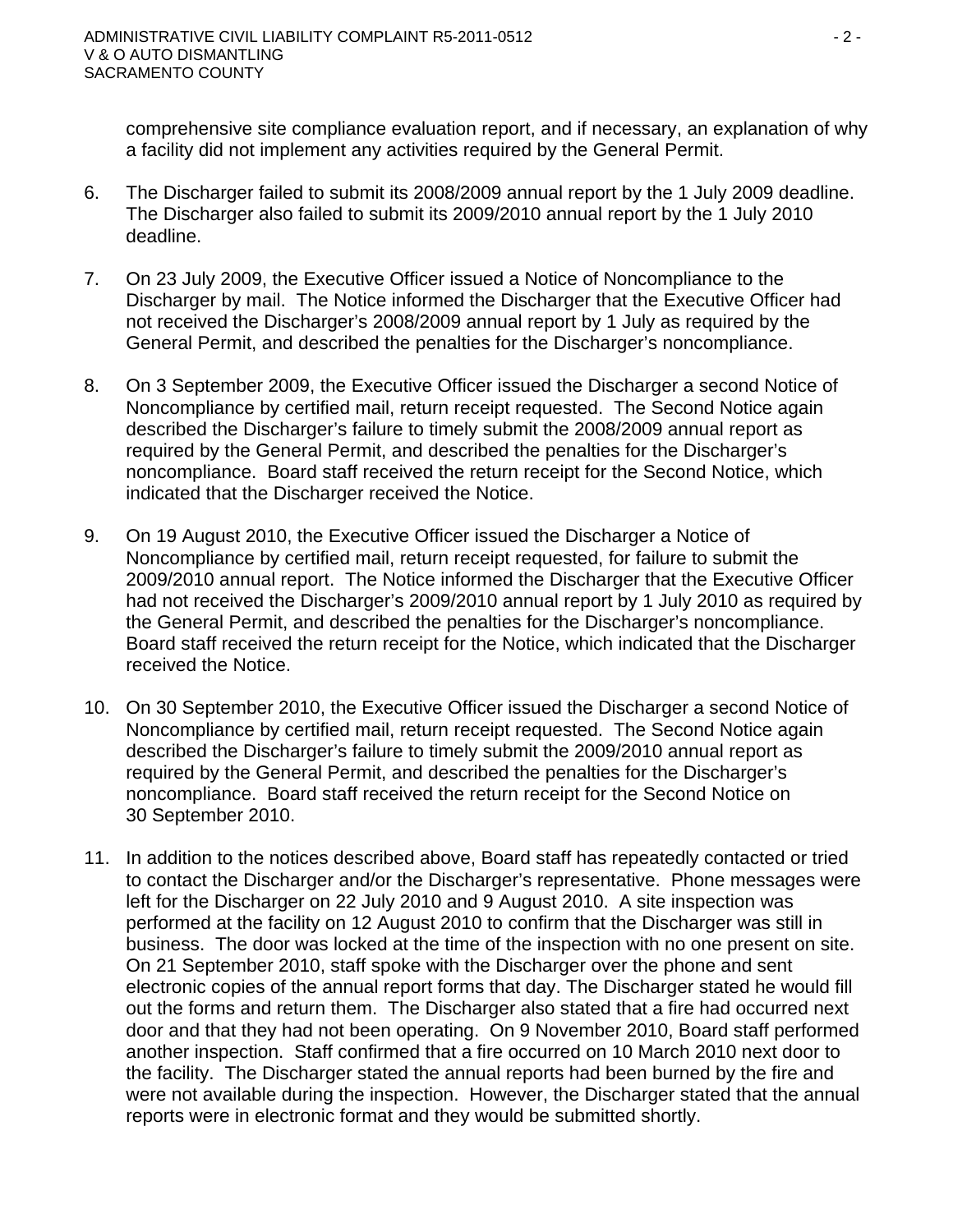12. To date, the Executive Officer has not received the Discharger's 2008/2009 or 2009/2010 annual reports.

## REGULATORY CONSIDERATIONS

- 13. CWC section 13399.31(b) states: *The regional board shall notify each discharger [that has failed to submit an annual report as required by the General Permit] with regard to its noncompliance and penalties therefore*.
- 14. CWC section 13399.31(c) states: *If a discharger to which a notice is sent pursuant to subdivision (b) fails to submit the annual report … to the regional board within 30 days*  from the date on which the notice is sent, the executive officer of the regional board shall *send a second notice to that discharger.*
- 15. CWC section 13399.31(d) states: *If a discharger to which a notice is sent pursuant to subdivision (c) fails to submit the annual report ... to the regional board within 60 days from the date on which the notice is sent pursuant to subdivision (b), the regional board shall impose the penalties described in subdivision (c) of Section 13399.33*
- 16. CWC section 13399.33(c) requires the Board to impose administrative civil liability in an amount that is not less than one thousand dollars (\$1,000) for the failure to submit an annual report as required by the General Permit. CWC section 13399.33(d) requires that the Board recover the staff costs incurred in attempting to obtain that report.
- 17. Section 13385(a)(2) of the California Water Code provides that any person who violates waste discharge requirements issued pursuant to the Federal Clean Water Act shall be civilly liable. Section 13385(c) provides that civil liability may be administratively imposed by a regional board in an amount not to exceed ten thousand dollars (\$10,000) for each day the violation occurs.
- 18. For the non-submittal of the 2008/2009 annual report, the Discharger is alleged to have violated the General Permit for 555 days (from 1 July 2009 to 7 January 2011). The total maximum liability for this violation pursuant to Section 13385 of the Water Code is \$5,550,000.
- 19. For the non-submittal of the 2009/2010 annual report, the Discharger is alleged to have violated the General Permit for 190 days (from 1 July 2010 to 7 January 2011). The total maximum liability for this violation pursuant to Section 13385 of the Water Code is \$1,900,000.
- 20. The total maximum liability for both violations pursuant to Section 13385 of the Water Code is \$7,450,000.
- 21. Based on the findings set forth herein, the Discharger is subject to a minimum of \$1,000 in civil liability for failure to submit the 2008/2009 annual report and a minimum of \$1,000 in civil liability for failure to submit the 2009/2010 annual report. The total minimum penalty is \$2,000.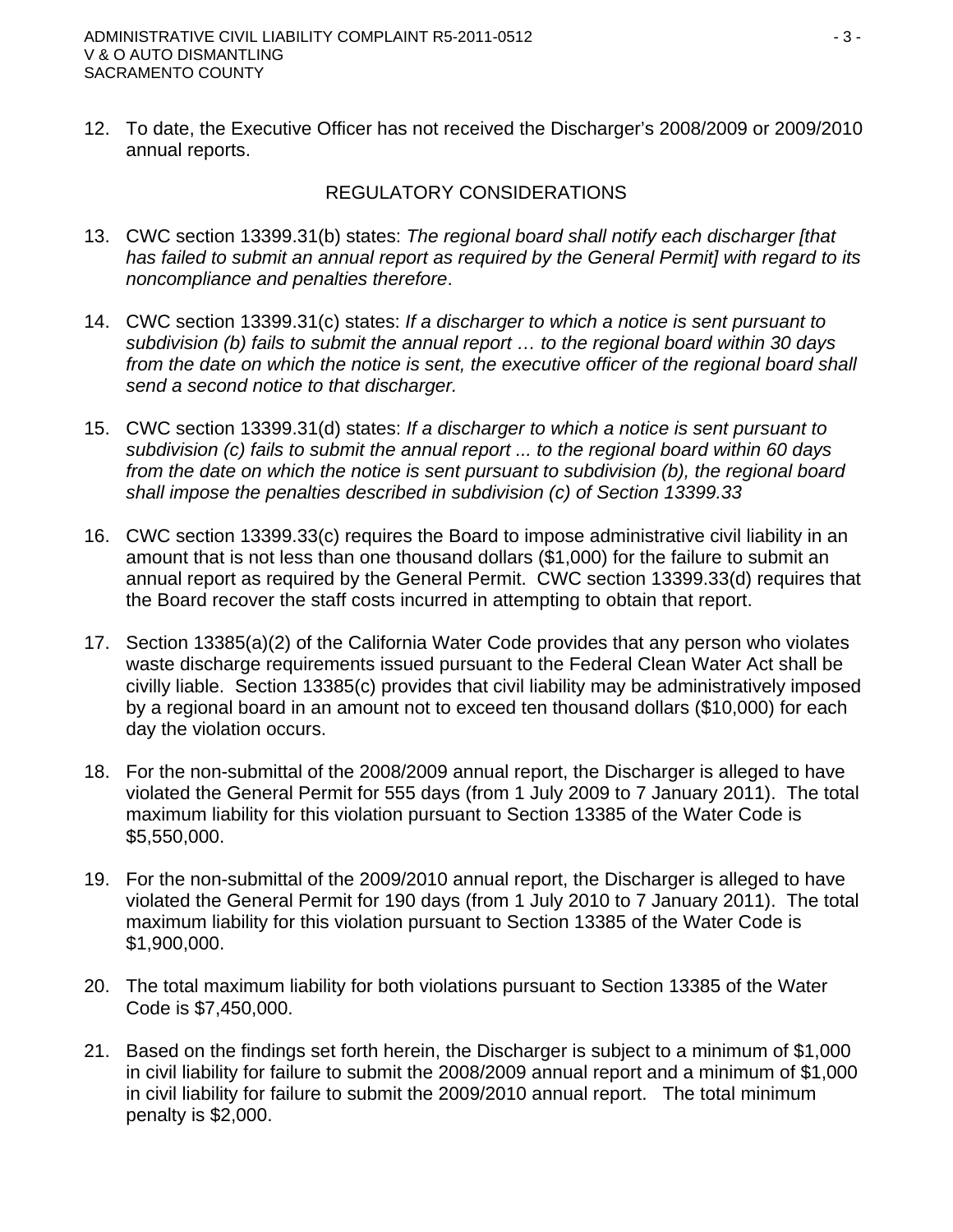- 22. In pursuing this enforcement action, approximately \$5,925 in staff costs were incurred, as shown in Attachment A to this Complaint.
- 23. Issuance of this Administrative Civil Liability Complaint to enforce CWC Division 7, Chapter 5.5 is exempt from the provisions of the California Environmental Quality Act (Pub. Resources Code section 21000 et seq.), in accordance with California Code of Regulations, title 14, section 15321(a)(2).

# **V & O AUTO DISMANTLING IS HEREBY GIVEN NOTICE THAT:**

- 1. The Executive Officer of the Central Valley Water Board proposes that the Discharger be assessed an Administrative Civil Liability in the amount of **seven thousand nine hundred twenty five dollars (\$7,925)**.
- 2. A hearing on this matter will be held at the Central Valley Water Board meeting scheduled on **6/7/8 April 2011**, unless the Discharger does one of the following by **7 February 2011**:
	- a) Waives the hearing by completing the attached waiver form (checking off the box next to Option 1) and returning it to the Central Valley Water Board, along with payment for the proposed civil liability of **seven thousand nine hundred twenty five dollars (\$7,925)**;or
	- b) Requests to engage in settlement discussions by checking off the box next to Option #2 on the attached waiver form, and returns it to the Board along with a letter describing the issues to be discussed. It remains within the discretion of the Central Valley Water Board to agree to delay the hearing; or
	- c) Requests a delay by checking off the box next to Option #3 on the attached waiver form, and returns it to the Board along with a letter describing the amount of additional time requested and the rationale. It remains within the discretion of the Central Valley Water Board to approve the extension.
- 3. If a hearing on this matter is held, the Central Valley Water Board will consider whether to affirm, reject, or modify the proposed Administrative Civil Liability, or whether to refer the matter to the Attorney General for recovery of judicial civil liability.
- 4. If this matter proceeds to hearing, the Executive Officer reserves the right to amend the proposed amount of civil liability to conform to the evidence presented, including but not limited to, increasing the proposed amount to account for the costs of enforcement (including staff, legal and expert witness costs) incurred after the date of the issuance of this Complaint through completion of the hearing.
- 5. Further failure to comply with the General Permit beyond the date of this Complaint may subject the Discharger to further administrative civil liability, and/or other enforcement actions, including but not limited to referral to the Attorney General.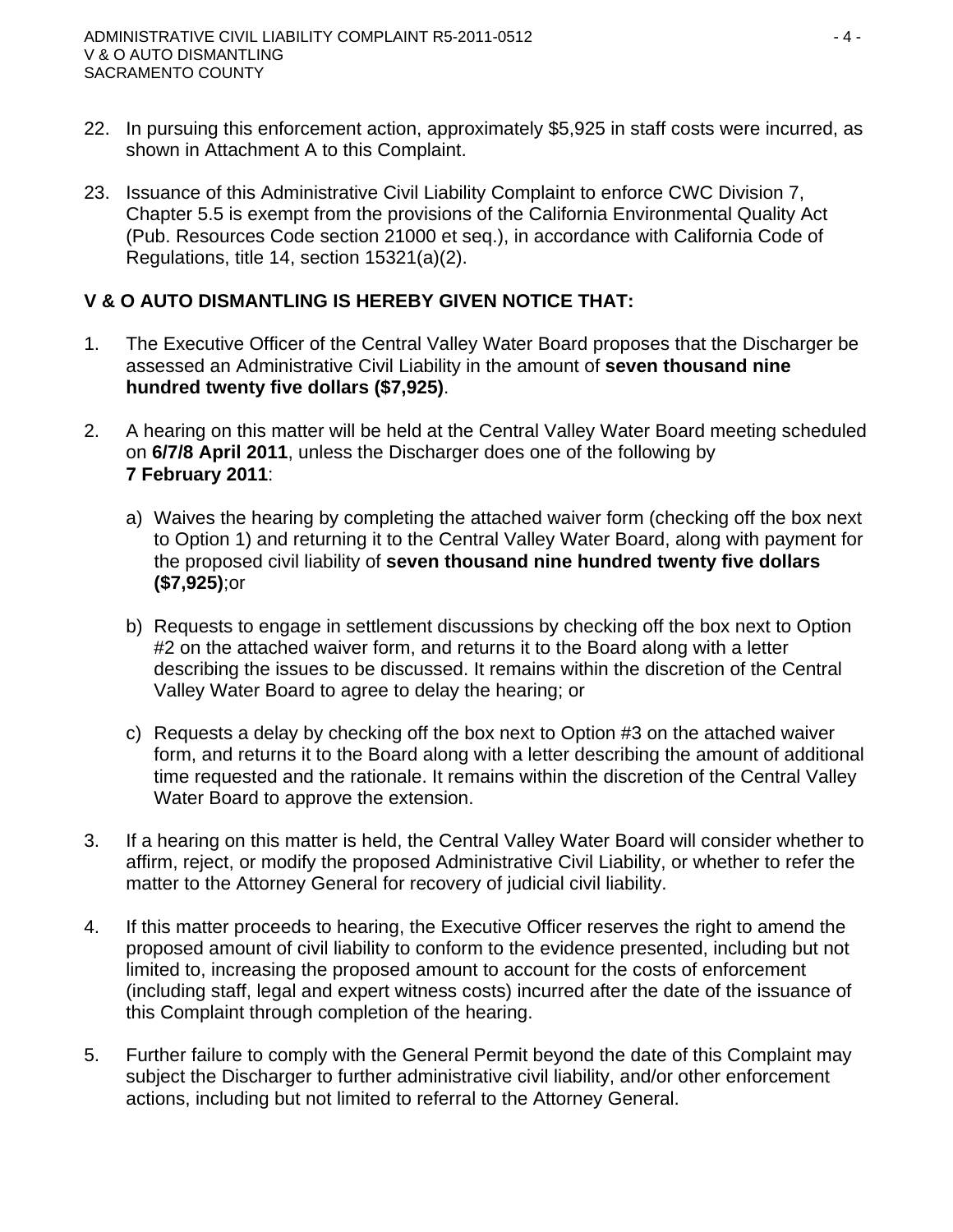# *Original signed by Frederick Moss for* PAMELA C. CREEDON, Executive Officer

7 January 2011 design and the contract of the contract of the DATE of the contract of the contract of the contract of the contract of the contract of the contract of the contract of the contract of the contract of the contract of the con

Attachment: Waiver Form Attachment A: Staff costs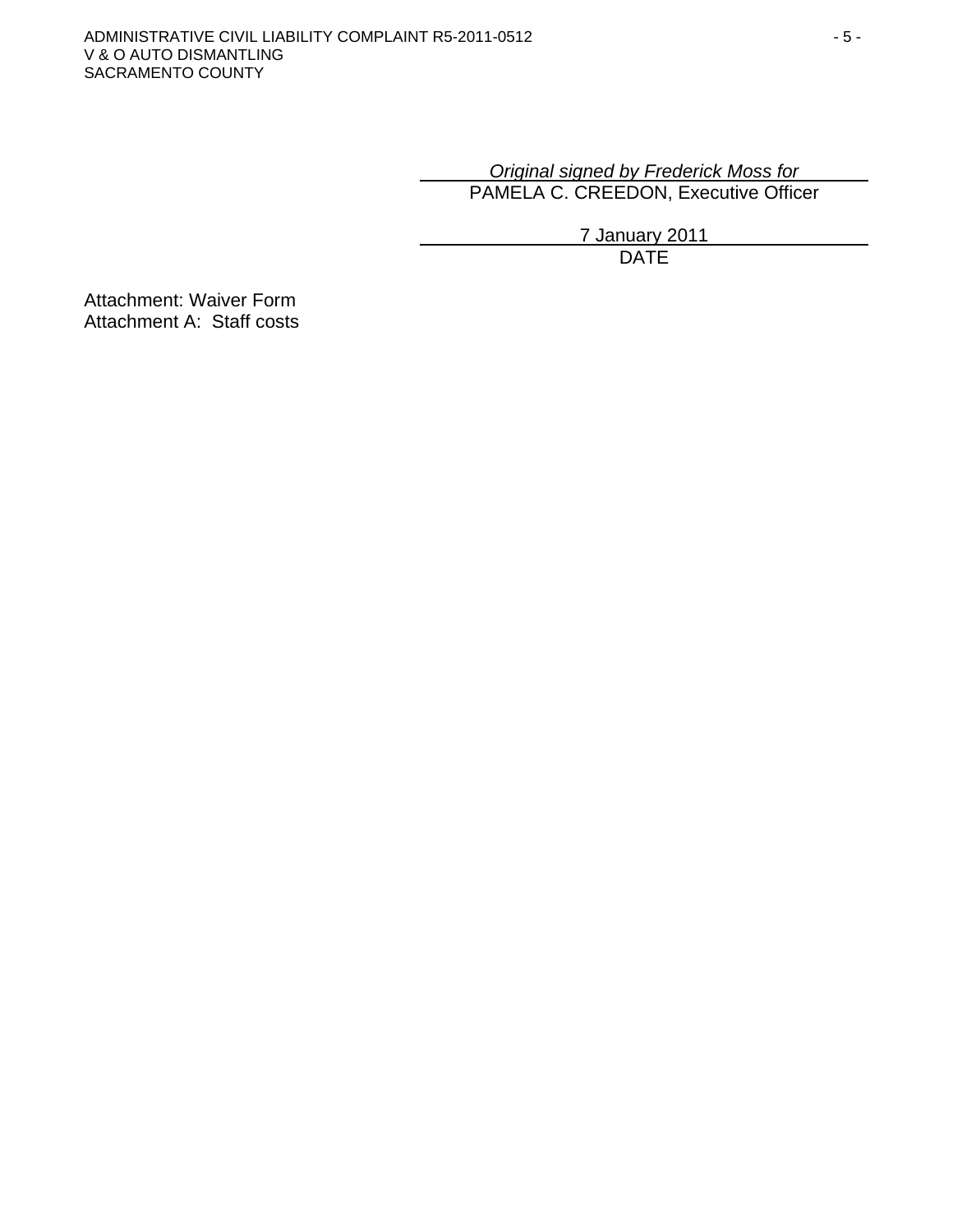#### **WAIVER FORM FOR ADMINISTRATIVE CIVIL LIABILITY COMPLAINT**

By signing this waiver, I affirm and acknowledge the following:

I am duly authorized to represent V & O Auto Dismantling (hereafter Discharger) in connection with Administrative Civil Liability Complaint R5-2011-0512 (hereafter Complaint). I am informed that California Water Code section 13323, subdivision (b), states that, "a hearing before the regional board shall be conducted within 90 days after the party has been served. The person who has been issued a complaint may waive the right to a hearing."

#### **□** *(OPTION 1: Check here if the Discharger waives the hearing requirement and will pay in full.)*

- a. I hereby waive any right the Discharger may have to a hearing before the Central Valley Water Board.
- b. I certify that the Discharger will remit payment for the proposed civil liability in the full amount of **seven thousand nine hundred twenty five dollars (\$7,925)** by check that references "ACL Complaint R5- 2011-0512" made payable to the *Waste Discharge Permit Fund*. Payment must be received by the Central Valley Water Board by **7 February 2011**.
- c. I understand the payment of the above amount constitutes a proposed settlement of the Complaint, and that any settlement will not become final until after a 30-day public notice and comment period. Should the Central Valley Water Board receive significant new information or comments during this comment period, the Central Valley Water Board's Executive Officer may withdraw the complaint, return payment, and issue a new complaint. I also understand that approval of the settlement will result in the Discharger having waived the right to contest the allegations in the Complaint and the imposition of civil liability.
- d. I understand that payment of the above amount is not a substitute for compliance with applicable laws and that continuing violations of the type alleged in the Complaint may subject the Discharger to further enforcement, including additional civil liability.

**□** *(OPTION 2: Check here if the Discharger waives the 90-day hearing requirement in order to engage in settlement discussions***.)** I hereby waive any right the Discharger may have to a hearing before the Central Valley Water Board within 90 days after service of the complaint, but I reserve the ability to request a hearing in the future. I certify that the Discharger will promptly engage the Central Valley Water Board Prosecution Team in settlement discussions to attempt to resolve the outstanding violation(s). By checking this box, the Discharger requests that the Central Valley Water Board delay the hearing so that the Discharger and the Prosecution Team can discuss settlement. It remains within the discretion of the Central Valley Water Board to agree to delay the hearing. Any proposed settlement is subject to the conditions described above under "Option 1."

**□** *(OPTION 3: Check here if the Discharger waives the 90-day hearing requirement in order to extend the hearing date and/or hearing deadlines. Attach a separate sheet with the amount of additional time requested and the rationale.)* I hereby waive any right the Discharger may have to a hearing before the Central Valley Water Board within 90 days after service of the complaint. By checking this box, the Discharger requests that the Central Valley Water Board delay the hearing and/or hearing deadlines so that the Discharger may have additional time to prepare for the hearing. It remains within the discretion of the Central Valley Water Board to approve the extension.

(Print Name and Title)

(Signature)

(Date)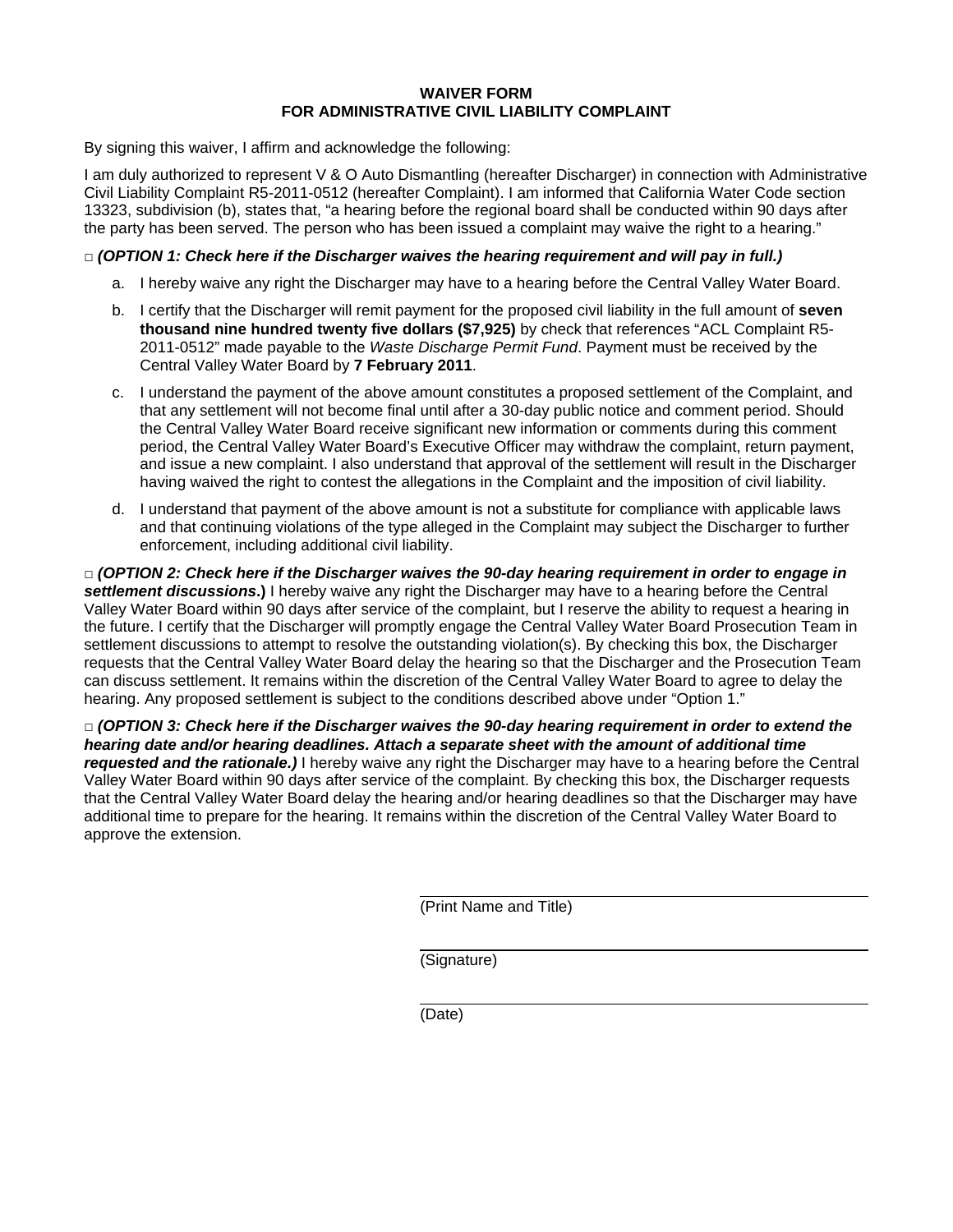#### **ATTACHMENT A ADMINISTRATIVE CIVIL LIABILITY COMPLAINT R5-2011-0512 V & O AUTO DISMANTLING, SACRAMENTO COUNTY**

# **Staff costs to obtain compliance:**

| Staff position           | Task                              | <b>Estimated</b> | <b>Estimated</b> |
|--------------------------|-----------------------------------|------------------|------------------|
|                          |                                   | hours            | Cost             |
| <b>Asst Exec Officer</b> | Review case and documents         | 0.75             | \$112.50         |
| Attorney                 | Review case, edit documents       | 3.5              | \$525            |
| <b>Exec Officer</b>      | Review case                       | 0.5              | \$75             |
| <b>Office Tech</b>       | Mail documents                    | 0.25             | \$37.50          |
| Program Manager          | Review case, edit documents       | 4.5              | \$675            |
| <b>Senior Geologist</b>  | Review case, edit documents       | 4                | \$600            |
| <b>Staff Scientist</b>   | Notifications to Discharger       | 5                | \$750            |
| <b>Staff Scientist</b>   | Inspections                       | 5                | \$750            |
| <b>Staff Scientist</b>   | Review enforcement case           |                  | \$150            |
| <b>Staff Scientist</b>   | Prepare enforcement documents     | 12               | \$1800           |
| <b>Staff Scientist</b>   | Internal meetings with management | $\overline{2}$   | \$300            |
| <b>Staff Scientist</b>   | <b>Finalize documents</b>         |                  | \$150            |
|                          |                                   |                  |                  |
| Total                    |                                   | 39.5             | \$5,925          |

Note: Staff costs are based on an average rate of \$150 per hour, as directed by the State Water Board Office of Enforcement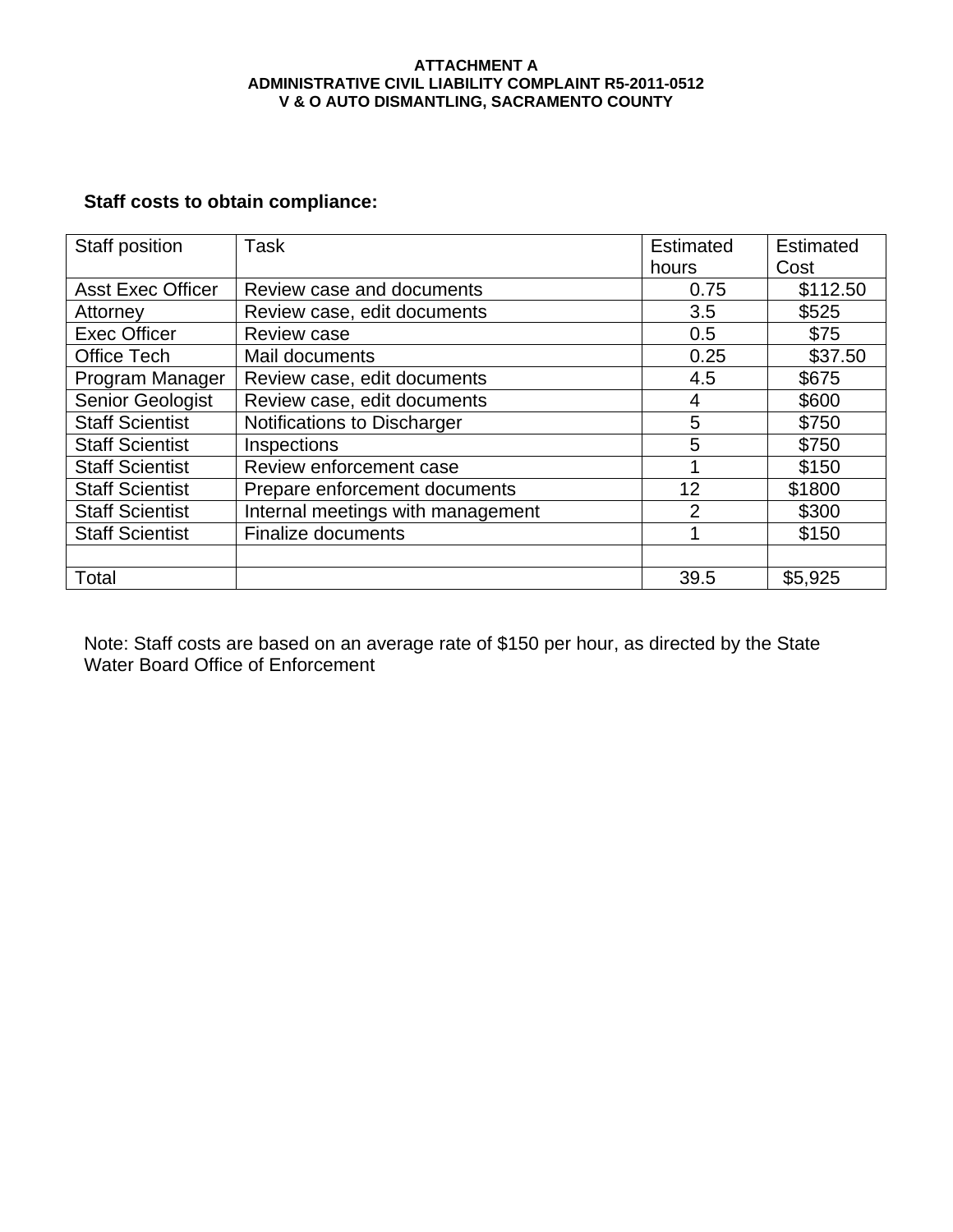# Central Valley Regional Water Quality Control Board

# HEARING PROCEDURE FOR ADMINISTRATIVE CIVIL LIABILITY COMPLAINT R5-2011-0512

# ISSUED TO V & O AUTO DISMANTLING SACRAMENTO COUNTY

# SCHEDULED FOR 6/7/8 APRIL 2011

PLEASE READ THIS HEARING PROCEDURE CAREFULLY. FAILURE TO COMPLY WITH THE DEADLINES AND OTHER REQUIREMENTS CONTAINED HEREIN MAY RESULT IN THE EXCLUSION OF YOUR DOCUMENTS AND/OR TESTIMONY.

# **Background**

The Executive Officer has issued an Administrative Civil Liability (ACL) Complaint pursuant to California Water Code (CWC) sections 13323 and 13399.33(c) and (d) to V & O Auto Dismantling, (Discharger) alleging that the Discharger violated State Water Board Order WQO 97-03-DWQ (NPDES General Permit CAS000001) by failing to submit annual monitoring reports by 1 July 2009 and 1 July 2010.

The Complaint proposes that an administrative civil liability in the amount of \$7,925 be imposed. A hearing is currently scheduled to be conducted before the Central Valley Water Board during its 6/7/8 April 2011 meeting.

#### **Purpose of Hearing**

The purpose of the hearing is to consider relevant evidence and testimony regarding the ACL Complaint. At the hearing, the Central Valley Water Board will consider whether to issue an administrative civil liability order assessing the proposed liability, or a higher or lower amount, or reject the proposed liability. The public hearing will commence at 8:30 a.m. or as soon thereafter as practical, or as announced in the Central Valley Water Board meeting agenda. The meeting will be held at

11020 Sun Center Drive, Suite 200, Rancho Cordova, California.

An agenda for the meeting will be issued at least ten days before the meeting and posted on the Central Valley Water Board's web page at:

http://www.waterboards.ca.gov/centralvalley/board\_info/meetings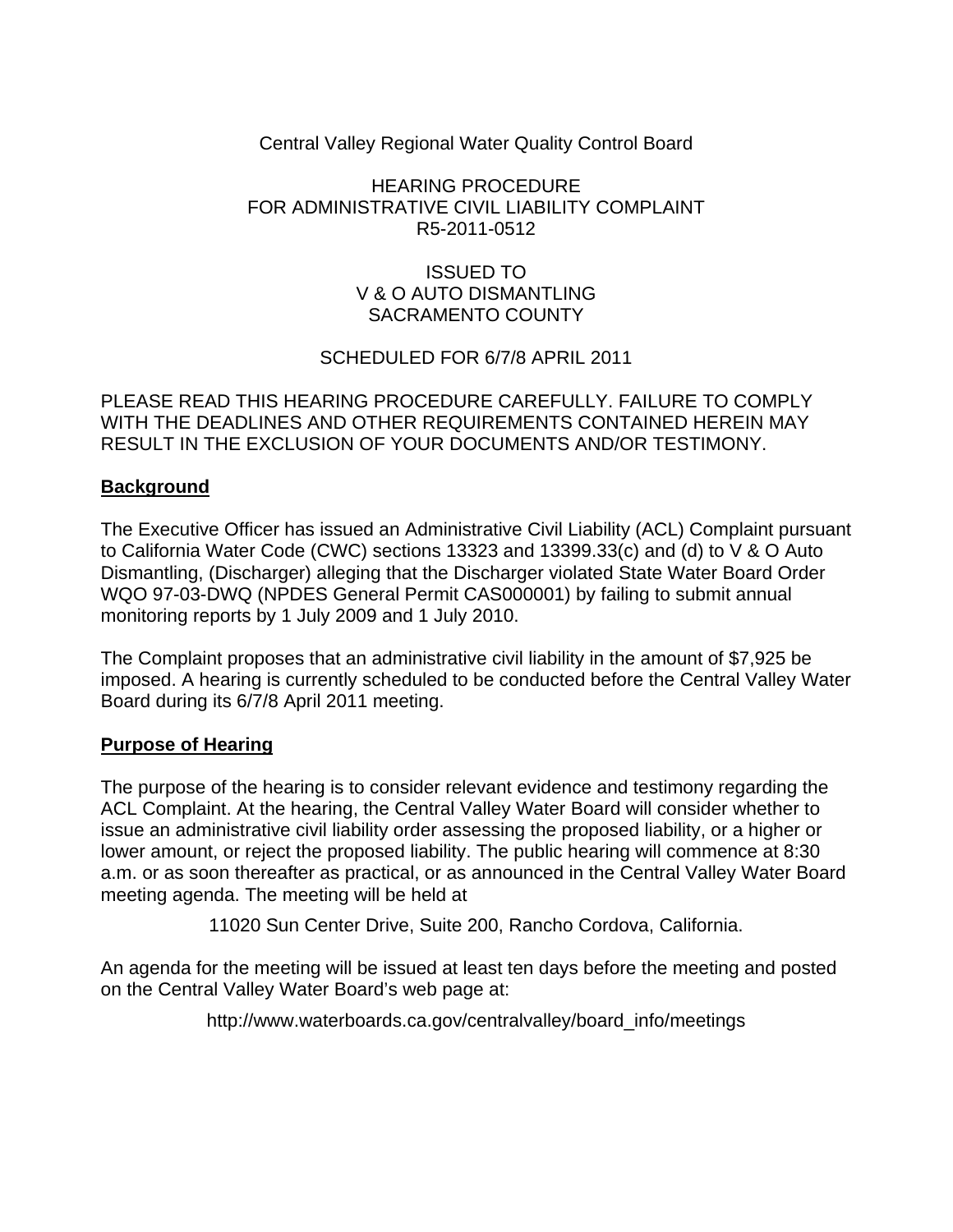### **Hearing Procedure**

The hearing will be conducted in accordance with this Hearing Procedure. This Hearing Procedure has been approved by the Central Valley Water Board Chair in model format, and is subject to further revision by the Central Valley Water Board's Advisory Team or the Board Chair. A copy of the general procedures governing adjudicatory hearings before the Central Valley Water Board may be found at California Code of Regulations, title 23, section 648 et seq., and are available at: http://www.waterboards.ca.gov or will be made available upon request. In accordance with Section 648, subdivision (d), any procedure not provided by this Hearing Procedure is deemed waived. Except as provided in Section 648, subdivision (b) and herein, Chapter 5 of the Administrative Procedures Act (commencing with Gov't Code § 11500) does not apply to this hearing.

**ANY OBJECTIONS TO THE HEARING PROCEDURE MUST BE RECEIVED BY THE CENTRAL VALLEY WATER BOARD'S ADVISORY TEAM NO LATER THAN 21 JANUARY 2011 OR THEY WILL BE WAIVED.** FAILURE TO COMPLY WITH THE DEADLINES AND REQUIREMENTS CONTAINED HEREIN MAY RESULT IN THE EXCLUSION OF DOCUMENTS AND/OR TESTIMONY.

The Discharger shall contact the Prosecution Team to try to resolve objections regarding due dates, the hearing date and hearing time limits BEFORE submitting objections to the Advisory Team.

### **Hearing Participants**

Participants in this proceeding are designated as either "parties" or "interested persons." Designated parties to the hearing may present evidence and cross-examine witnesses and are subject to cross-examination. Interested persons may present non-evidentiary policy statements, but may not cross-examine witnesses and are not subject to crossexamination. Interested persons generally may not present evidence (e.g., photographs, eye-witness testimony, monitoring data). Both designated parties and interested persons may be asked to respond to clarifying questions from the Central Valley Water Board, staff or others, at the discretion of the Central Valley Water Board.

The following participants are hereby designated as parties in this proceeding:

- 1. Central Valley Water Board Prosecution Team
- 2. V & O Auto Dismantling

#### **Requesting Designated Party Status**

Persons who wish to participate in the hearing as a designated party must request party status by submitting a request in writing (with copies to the existing designated parties) so that it is received no later than 5 p.m. on **27 January 2011**, by the Advisory Team attorney (contact information listed below). The request shall include an explanation of the basis for status as a designated party (i.e., how the issues to be addressed in the hearing and the potential actions by the Central Valley Water Board affect the person, and the need to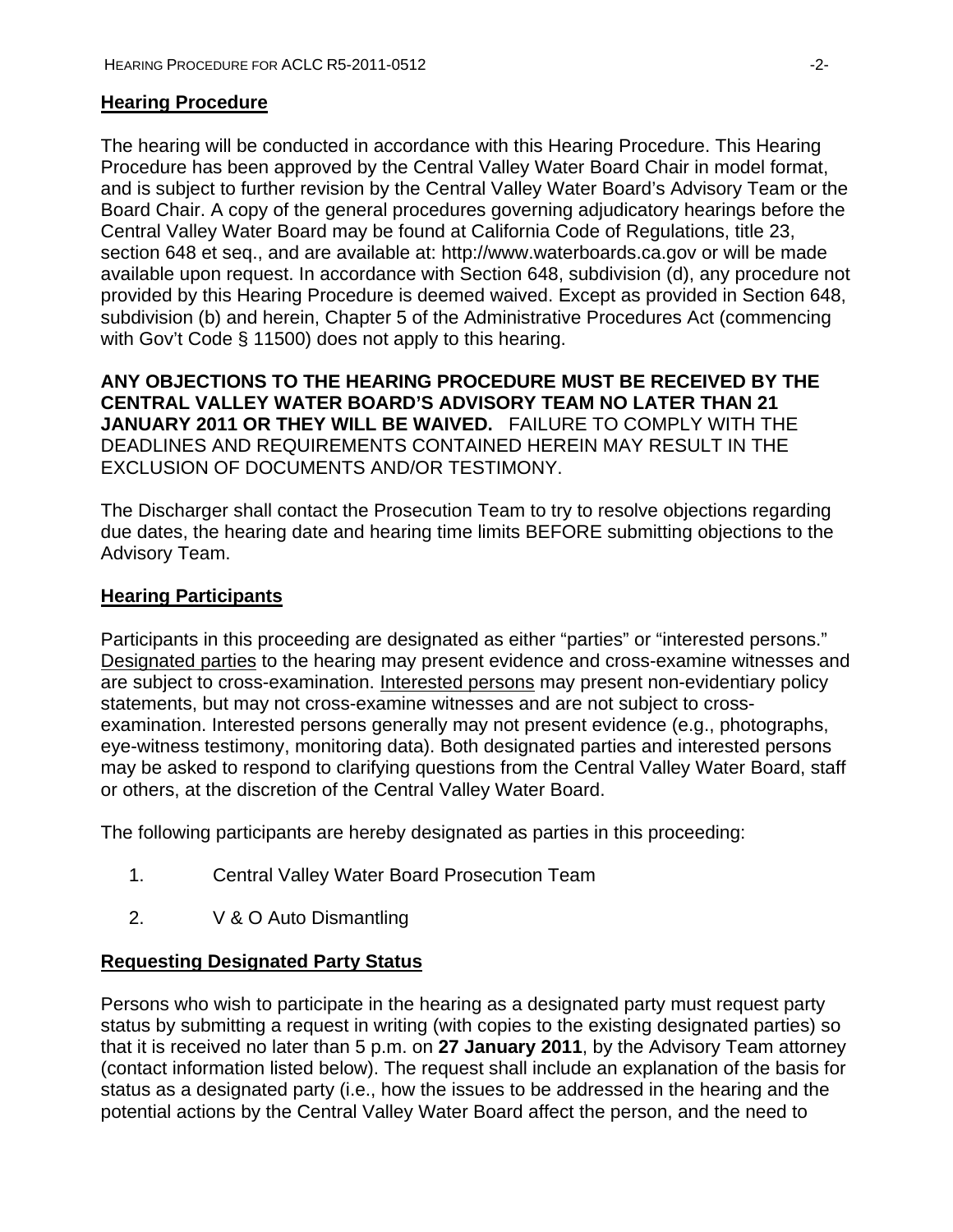present evidence or cross-examine witnesses), the information required of designated parties as provided below, and a statement explaining why the party or parties designated above do not adequately represent the person's interest. Any opposition to the request must be received by the Advisory Team, the person requesting party status, and all other parties by 5 p.m. on **7 February 2011**. The parties will be notified by 5 p.m. on **16 February 2011** whether the request has been granted or denied.

### **Primary Contacts**

#### **Advisory Team:**

Kenneth Landau, Assistant Executive Officer 11020 Sun Center Drive, Suite 200, Rancho Cordova, CA 95670 Phone: (916) 464-4726 klandau@waterboards.ca.gov

Alex Mayer, Staff Counsel State Water Resources Control Board, Office of Chief Counsel Physical Address: 1001 I Street, Sacramento, CA 95814 Mailing Address: P.O. Box 100, Sacramento, CA 95812 Phone: (916) 322-3622; fax: (916) 341-5199 amayer@waterboards.ca.gov

### **Prosecution Team:**

Pamela Creedon, Executive Officer Frederick Moss, Assistant Executive Officer Wendy Wyels, Environmental Program Manager Steve Rosenbaum, Senior Engineering Geologist Robert Ditto, Environmental Scientist 11020 Sun Center Drive, Suite 200, Rancho Cordova, CA 95670 Phone: (916) 464-4835; fax: (916) 464-4645 wwyels@waterboards.ca.gov

Ann Carroll, Staff Counsel State Water Resources Control Board, Office of Enforcement Physical Address: 1001 I Street, Sacramento, CA 95814 Mailing Address: P.O. Box 100, Sacramento, CA 95812 Phone: (916) 322-3227; fax: (916) 341-5896 acarroll@waterboards.ca.gov

# **Discharger:**

Paul Ivanyuk V & O Auto Dismantling 3440 Sunrise Boulevard Rancho Cordova, CA 95742 Phone: (916) 276-8103 e-mail: voparts@yahoo.com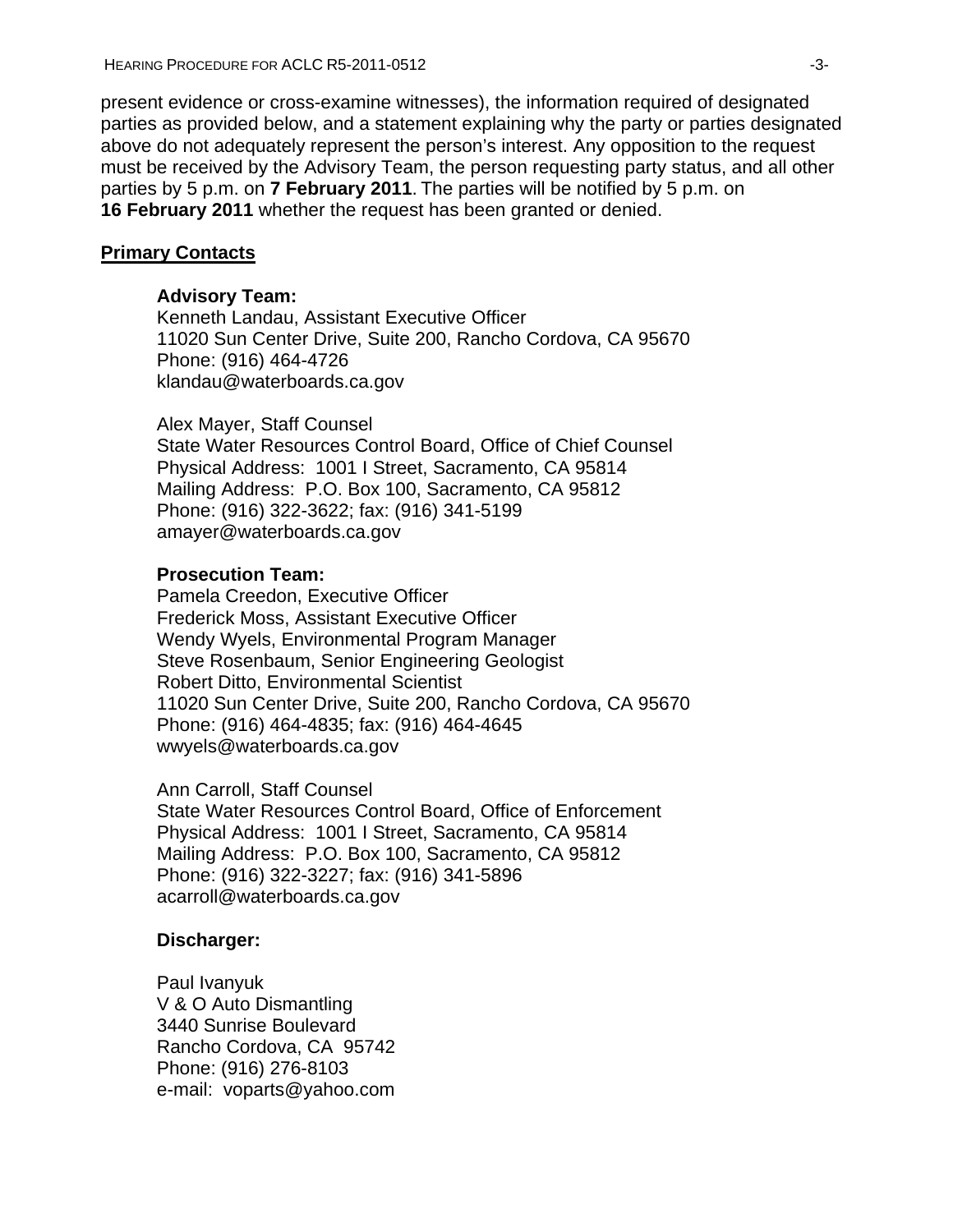### **Separation of Functions**

To help ensure the fairness and impartiality of this proceeding, the functions of those who will act in a prosecutorial role by presenting evidence for consideration by the Central Valley Water Board (Prosecution Team) have been separated from those who will provide advice to the Central Valley Water Board (Advisory Team). Members of the Advisory Team are: Mr. Kenneth Landau and Mr. Alex Mayer. Members of the Prosecution Team are: Ms. Pamela Creedon, Mr. Frederick Moss, Ms. Wendy Wyels, Mr. Steve Rosenbaum, Mr. Robert Ditto, and Ms. Ann Carroll. Any members of the Advisory Team who normally supervise any members of the Prosecution Team are not acting as their supervisors in this proceeding, and vice versa. Pamela Creedon regularly advises the Central Valley Water Board in other, unrelated matters, but is not advising the Central Valley Water Board in this proceeding. Ann Carroll is an attorney with the State Water Resources Control Board's Office of Enforcement and has not advised the Central Valley Water Board on any matter. Other members of the Prosecution Team act or have acted as advisors to the Central Valley Water Board in other, unrelated matters, but they are not advising the Central Valley Water Board in this proceeding. Members of the Prosecution Team have not had any ex parte communications with the members of the Central Valley Water Board or the Advisory Team regarding this proceeding.

# **Ex Parte Communications**

The designated parties and interested persons are forbidden from engaging in ex parte communications regarding this matter with members of the Advisory Team or members of the Central Valley Water Board. An ex parte contact is any written or verbal communication pertaining to the investigation, preparation or prosecution of the ACL Complaint between a member of a designated party or interested person on the one hand, and a Central Valley Water Board member or an Advisory Team member on the other hand, unless the communication is copied to all other designated parties (if written) or made in a manner open to all other designated parties (if verbal). Communications regarding non-controversial procedural matters are not ex parte contacts and are not restricted. Communications among one or more designated parties and interested persons themselves are not ex parte contacts.

The following communications to the Advisory Board must be copied to all designated parties: Objections to this Hearing Procedure; requests for modifications to this Hearing Procedure; requests for designated party status, or objections thereto; and all written evidence, legal argument or policy statements from designated parties. This is not an allinclusive list of ex parte communications.

#### **Hearing Time Limits**

To ensure that all participants have an opportunity to participate in the hearing, the following time limits shall apply: each designated party shall have a combined **25** minutes to present evidence (including evidence presented by witnesses called by the designated party), cross-examine witnesses (if warranted), and provide a closing statement; and each interested person shall have 3 minutes to present a non-evidentiary policy statement. Participants with similar interests or comments are requested to make joint presentations,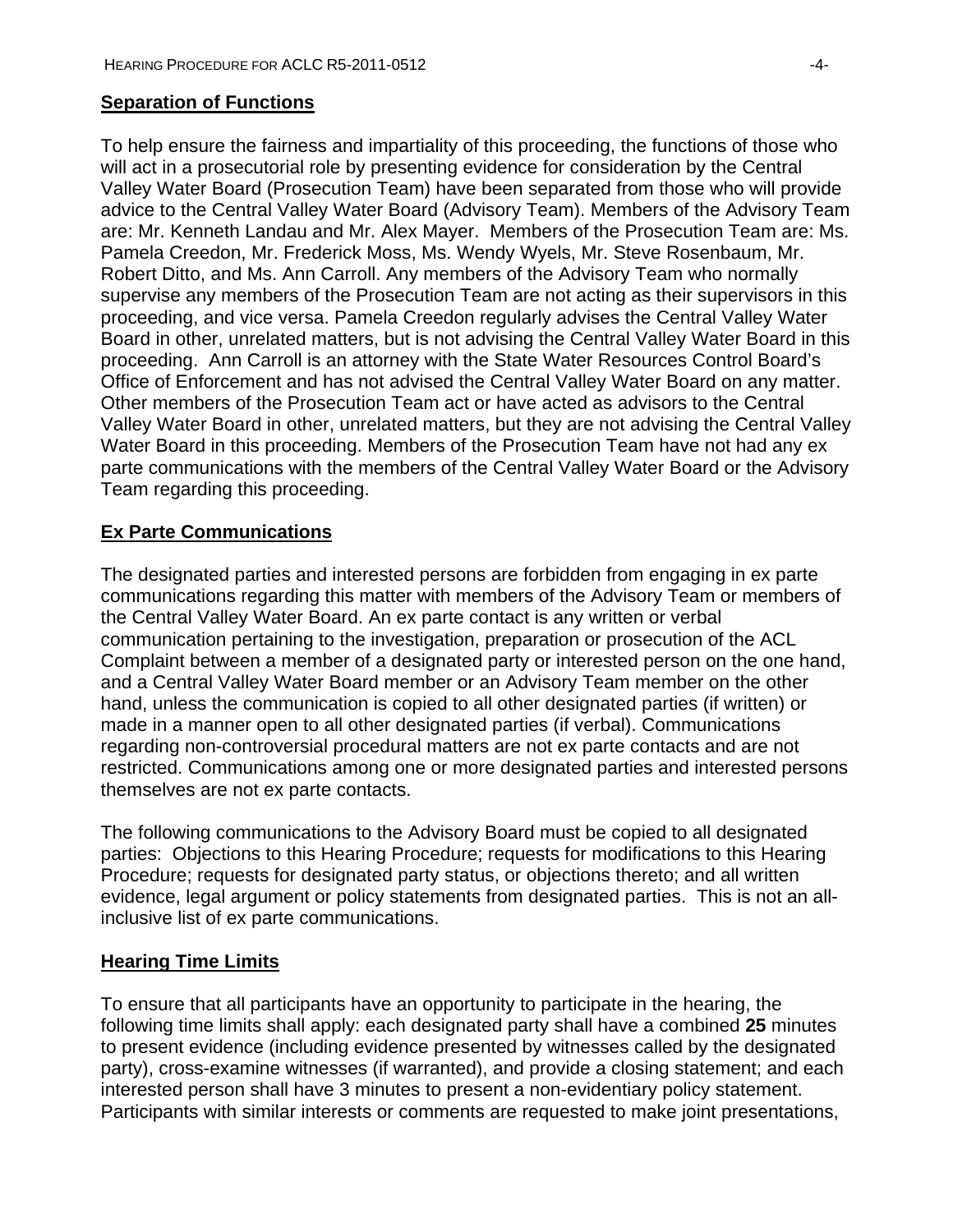and participants are requested to avoid redundant comments. Participants who would like additional time must submit their request to the Advisory Team so that it is received by 5:00 p.m. on **16 March 2011**. Additional time may be provided at the discretion of the Advisory Team (prior to the hearing) or the Central Valley Water Board Chair (at the hearing) upon a showing that additional time is necessary. Such showing shall explain what testimony, comments or legal argument require extra time, and why the Discharger could not adequately provide the testimony, comments or legal argument in writing before the hearing.

A timer will be used, but will not run during Board questions or the responses to such questions, or during discussions of procedural issues.

# **Submission of Evidence and Policy Statements**

Case in Chief: The Prosecution Team, the Discharger and each other designated party must submit the following information in writing in advance of the hearing:

- 1. All evidence (other than witness testimony to be presented orally at the hearing) that the Designated Party would like the Central Valley Water Board to consider. Evidence and exhibits already in the public files of the Central Valley Board may be submitted by reference as long as the exhibits and their location are clearly identified in accordance with California Code of Regulations, title 23, section 648.3. Board members will generally not receive copies of materials incorporated by reference, and the referenced materials are generally not posted on the Board's website.
- 2. All legal and technical arguments or analysis.
- 3. The name of each witness, if any, whom the designated party intends to call at the hearing, the subject of each witness' proposed testimony, and the estimated time required by each witness to present direct testimony. (This information is not required for rebuttal witnesses or rebuttal testimony.)
- 4. The qualifications of each expert witness, if any. (This information is not required for rebuttal witnesses.)

The Prosecution Team's information must include the legal and factual basis for its claims against each Discharger; a list or attached copy of all evidence on which the Prosecution Team relies, which must include, at a minimum, all documents cited in the complaint or Staff Report; and the witness information required under items 3-4 for all witnesses, including staff.

The Prosecution Team shall submit one hard copy and one electronic copy to Kenneth Landau and one electronic copy to Alex Mayer. Each other designated party shall submit 3 hard copies and one electronic copy to Kenneth Landau and one electronic copy to Alex Mayer. Kenneth Landau and Alex Mayer must receive all submissions no later than 5:00 p.m. on the applicable due date under Important Deadlines, below.

Rebuttal: Any designated party that would like to submit written evidence, legal analysis or policy statements to rebut the information previously submitted by other designated parties shall submit 3 hard copies and one electronic copy of their rebuttal information to Kenneth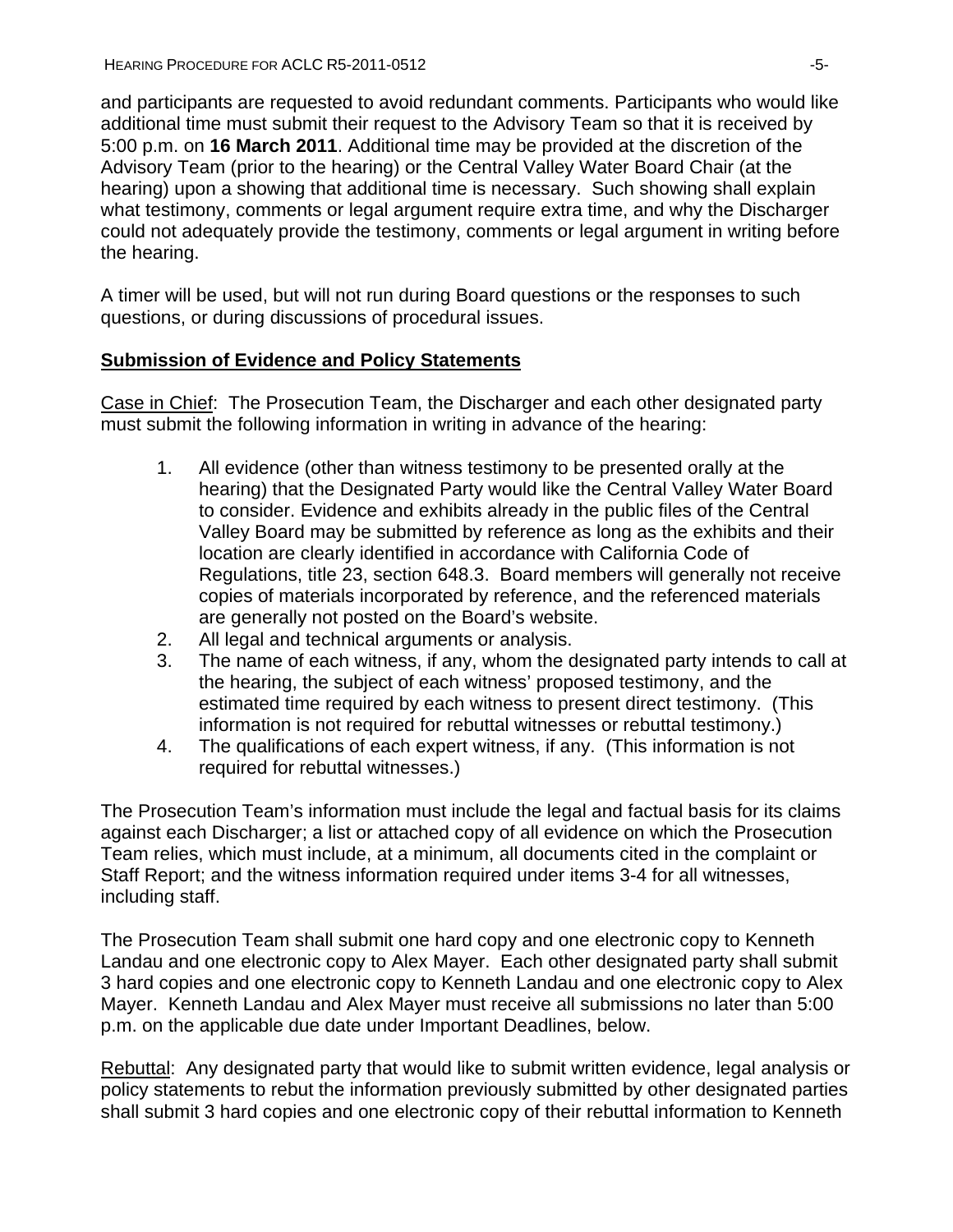Landau and one electronic copy of the information to Alex Mayer so that they are received by 5 p.m. on the due date under Important Deadlines, below. "Rebuttal" means evidence, analysis or comments offered to disprove or contradict other designated parties' submissions. Rebuttal shall be limited to the scope of the materials previously submitted by the other designated parties. Rebuttal information that is not responsive to information previously submitted by other designated parties may be excluded.

Copies: Board members will receive copies of all materials submitted in hard copy or electronic format. The Board's copies will be printed in black and white from the designated parties' electronic copies. Designated parties who are concerned about print quality of all or any part of their written materials should submit a high-resolution pdf or provide an extra nine paper copies for the Board members. For items with voluminous submissions, Board members may receive copies electronically only. Electronic copies are also posted on the Board's website.

Parties without access to computer equipment are strongly encouraged to have their materials scanned at a copy and mailing center. However, the Board will not reject materials solely for failure to provide electronic copies.

Other Matters: By **22 March 2011**, the Prosecution Team shall prepare a summary agenda sheet ("buff sheet") for this item to be included in the Board members' agenda package and posted on the internet. The buff sheet shall clearly state that it was prepared by the Prosecution Team. The Prosecution Team shall provide a copy of the buff sheet to all parties by mail or email.

Interested persons who would like to submit written non-evidentiary policy statements are encouraged to submit them to the Advisory Team as early as possible, but they must be received by **22 March 2011**. Interested persons do not need to submit written comments in order to speak at the hearing.

In accordance with California Code of Regulations, title 23, section 648.4, the Central Valley Water Board endeavors to avoid surprise testimony or evidence. Absent a showing of good cause and lack of prejudice to the parties, the Central Valley Water Board may exclude evidence and testimony that is not submitted in accordance with this Hearing Procedure. Excluded evidence and testimony will not be considered by the Central Valley Water Board and will not be included in the administrative record for this proceeding. Power Point and other visual presentations may be used at the hearing, but their content may not exceed the scope of other submitted written material. Designated parties must provide the Advisory Team with a printed copy of such materials at or before the hearing, for inclusion in the administrative record. Additionally, any witness who has submitted written testimony for the hearing shall appear at the hearing and affirm that the written testimony is true and correct, and shall be available for cross-examination.

# **Evidentiary Documents and File**

The Complaint and related evidentiary documents are on file and may be inspected or copied at the Central Valley Water Board office at 11020 Sun Center Drive, Suite 200, Rancho Cordova, CA. This file shall be considered part of the official administrative record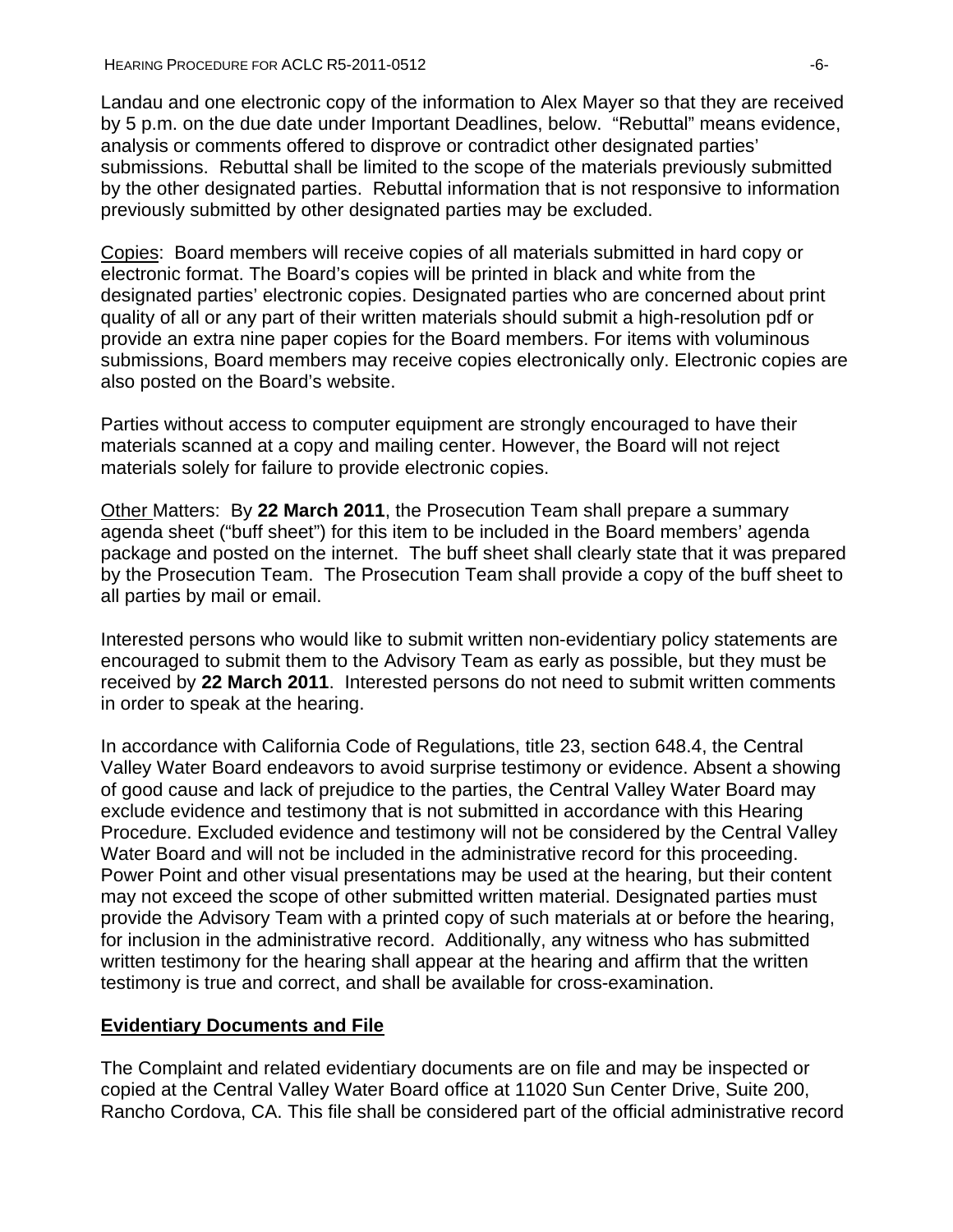for this hearing. Other submittals received for this proceeding will be added to this file and will become a part of the administrative record absent a contrary ruling by the Central Valley Water Board's Chair. Many of these documents are also posted on-line at: [http://www.waterboards.ca.gov/centralvalley/board\\_decisions/tentative\\_orders/index.shtml](http://www.waterboards.ca.gov/centralvalley/board_decisions/tentative_orders/index.shtml)

Although the web page is updated regularly, to assure access to the latest information, you may contact Wendy Wyels (contact information above).

# **Questions**

Questions concerning this proceeding may be addressed to the Advisory Team attorney (contact information above).